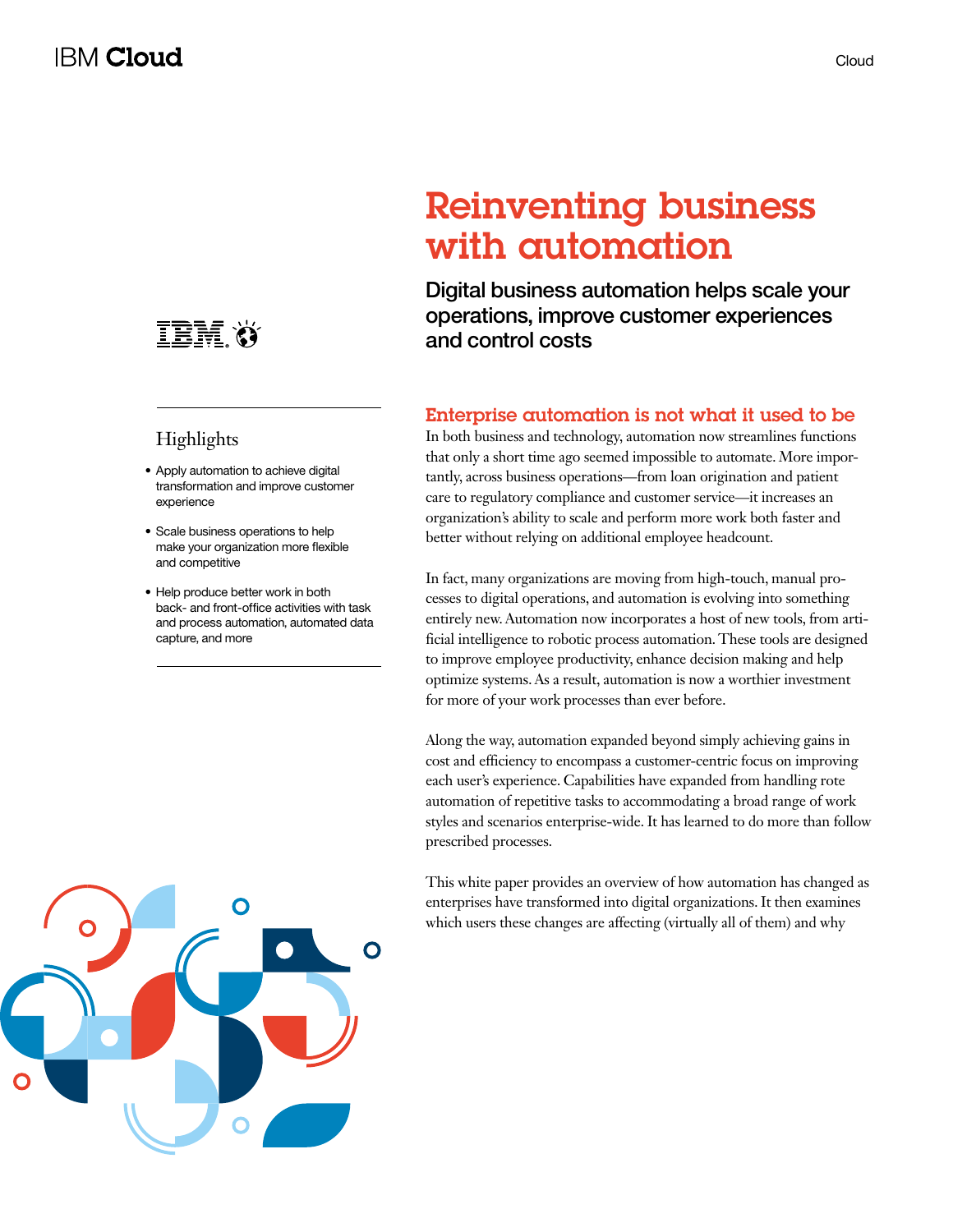# **IBM Cloud**

these changes are a good thing (you get better work). It takes a deeper dive into how automation provides specific capabilities for specific business operations, from managing workflow to making real-time decisions. It concludes by introducing a fully integrated Digital Business Automation platform from IBM, which brings together key automation capabilities to enable enterprises to digitally transform their organization at scale.

### Across industries, business reasons for automation are changing

Traditional use of business automation has helped reduce costs through greater efficiency, speed and consistency of operations. But in recent years there's been a rapid shift toward using automation to achieve an organization-wide digital transformation that can not only scale operations, but can also meet goals ranging from improving the customer experience to managing the supply chain workload.

A recent study of digital transformation leaders by Forrester Consulting revealed that cost reduction has slipped from the top-cited primary focus for process improvement to only the fourth-most-cited reason in only two years.<sup>1</sup> In the place of cost savings, digital transformation—followed closely by improving customer experience—has become the primary focus for business improvement.<sup>1</sup>

Also acknowledging the huge potential and growth of automation, the management consulting firm McKinsey & Company recently concluded that in 60 percent of occupations worldwide, up to 30 percent of activities can be automated.<sup>2</sup>

#### Automation now focuses on business growth and workload scale

Automation today is designed to increase the amount and quality of work an organization can handle. This becomes critical when headcounts may be static but the workload must scale

upward to accommodate offerings, customer demands and seasonal fluctuations. Remaining competitive, meanwhile, also demands scale, especially as other organizations in the same industry seek advantages by rolling out new customer experiences that are digitally—and easily—replicated many thousands of times using automated processes.

For the company that scales successfully, especially in industries that operate entirely digitally, such as online commerce or entertainment, the results can be astounding. The ability to scale operations with automation across these enterprises can increase the revenue per employee from hundreds of thousands to millions of dollars. In the process, quality often improves. In fact, in virtually any industry, the use of modern automation means that increased profitability and increased quality now go hand-in-hand.

Among its clients, IBM sees a close correlation between the growth of digital transformation and the benefits provided by automation.

- [PNC Financial Services Group in the US](http://ecc.ibm.com/case-study/us-en/ECCF-STC12350USEN) experienced an 80 to 90 percent reduction in the number of loan applications requiring manual review when it automated business processes and rules.
- [UK National Health Service Blood and Transplant](http://ecc.ibm.com/case-study/us-en/ECCF-MBC03023USEN) automated more than 40 percent of its rigorous 96-step heart transplant allocation process in less than six months using a cloud-based automation solution.
- [The Carlsberg Group-Denmark](https://www-01.ibm.com/common/ssi/cgi-bin/ssialias?htmlfid=STC12351USEN&) used automation to reduce the hours back-office personnel dedicate to processing orders by more than 90 percent, while virtually eliminating order errors.
- [Ferservizi](http://ecc.ibm.com/case-study/us-en/ECCF-IMC15106USEN), a provider of back-office services to Italy's main railway operator, replaced manual operations with digital processing for more than 400,000 invoices and one million payslips annually.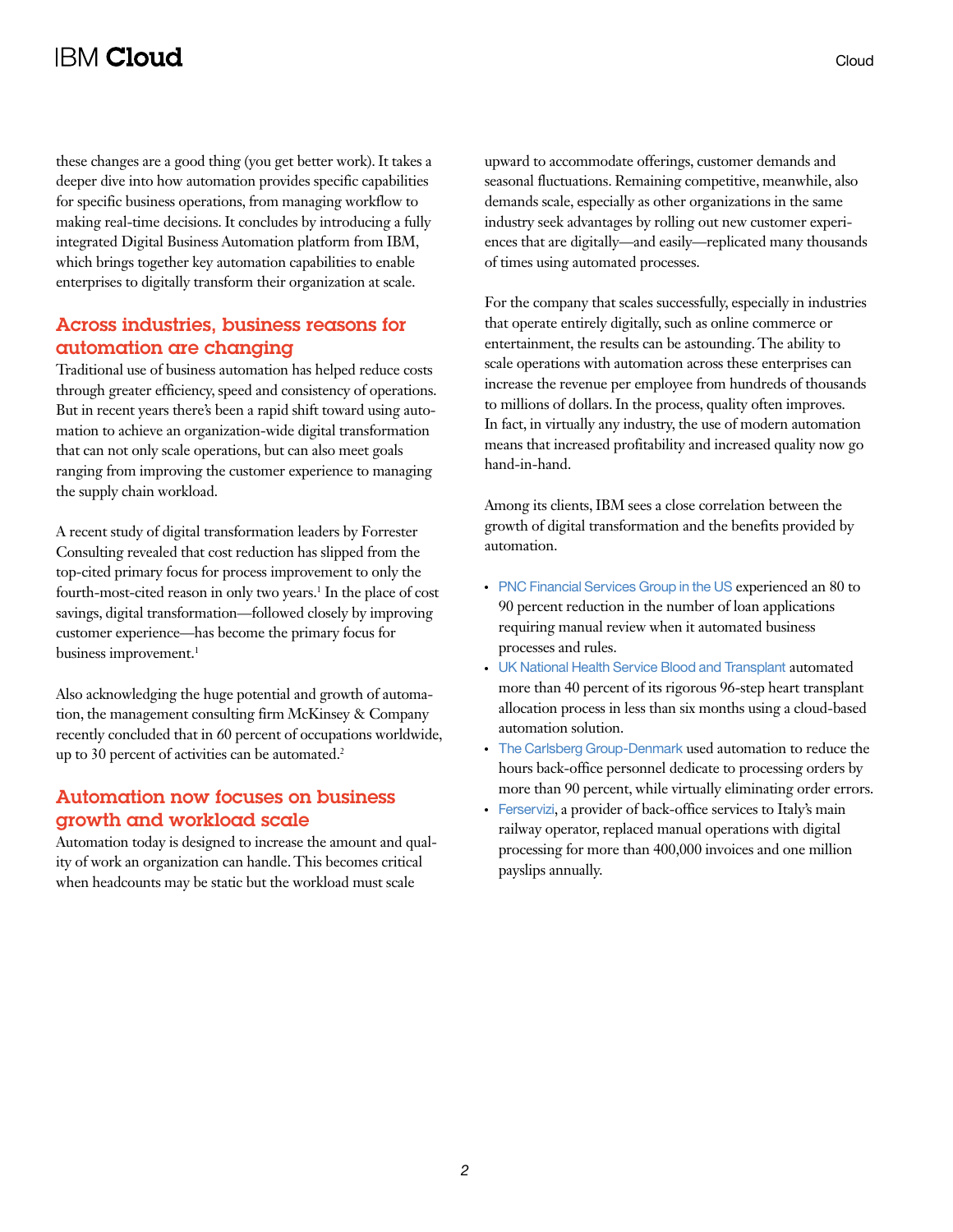#### Automation provides benefits across business operations

The business operations that are most commonly re-engineered to make use of digital technologies are those that support the customer experience. Forrester Consulting indicates, in fact, that based on its research, "digital transformation and customer experience are the primary focus of process improvement."1

But while automating front-office processes can improve external contact with customers and the partner ecosystem, automating back-office processes can also improve internal, non-client-facing tasks. The result is that, across industries, business operations benefit from the ability to scale that automation provides, including scenarios such as:

- Loan origination and servicing
- Policy underwriting and claims processing
- Regulatory and compliance management
- Patient care management
- Customer service
- Benefits and eligibility management
- Customer, employee and vendor onboarding
- Transportation and logistics management
- Fraud and risk management
- Trade finance

### Integrated automation capabilities help produce better work

Successful organizations approach automation with an understanding of how people work, then apply that insight with the use of digital technologies. The ability to extract information from text, images or other unstructured content can be compared to the way the eyes gather information—and the ability to coordinate the different natures of repetitive work and knowledge work can be compared to how the central nervous system simultaneously handles diverse input.

The digital labor of workers, however, extends beyond the individual person's tasks to the huge volume of work and the range of work styles in the enterprise. Automating each style helps enterprises transform to accomplish more and do it better.

A useful way to approach transforming work is to structure automation around two basic characteristics: the volume and the uniqueness of work. High-volume work often is repetitive: tasks that are handled in similar manners thousands or even hundreds of thousands of times a day. Highly unique tasks are often oneoff jobs: tasks that are fewer in number and that often require specialized activities.

Represented graphically, these characteristics become x- and y-axes, revealing five styles of work that organizations handle as volume and uniqueness increase. These work styles, and the benefits they can achieve from automation, include:

- **Repetitive:** This work requires little to no human judgment or finesse, but it is central to running a business. Whether routine tasks, such as processing invoices and payments, or basic decision making, such as determining whether an insurance policy includes any riders, routine tasks can be automated using bots that supplement employees and free them for other work.
- **Administrative:** This mid-spectrum work is typically lowvolume and only moderately unique. It includes day-to-day tasks that occur in every business, such as reviewing and approving documents and policies—both processes that can be improved by automation. Components of other administrative tasks, such as following governance policies to help ensure regulatory compliance, can be automated as well.
- **Departmental:** This outgrowth of administrative work handles tasks that may be critical to a particular division but do not affect the entire organization. Because their work has a specific focus, employees often try to handle it by creating spreadsheets or using email for department-specific applications. Not only can automation provide a faster and easier way to handle the workload, it can help ensure consistency within the organization.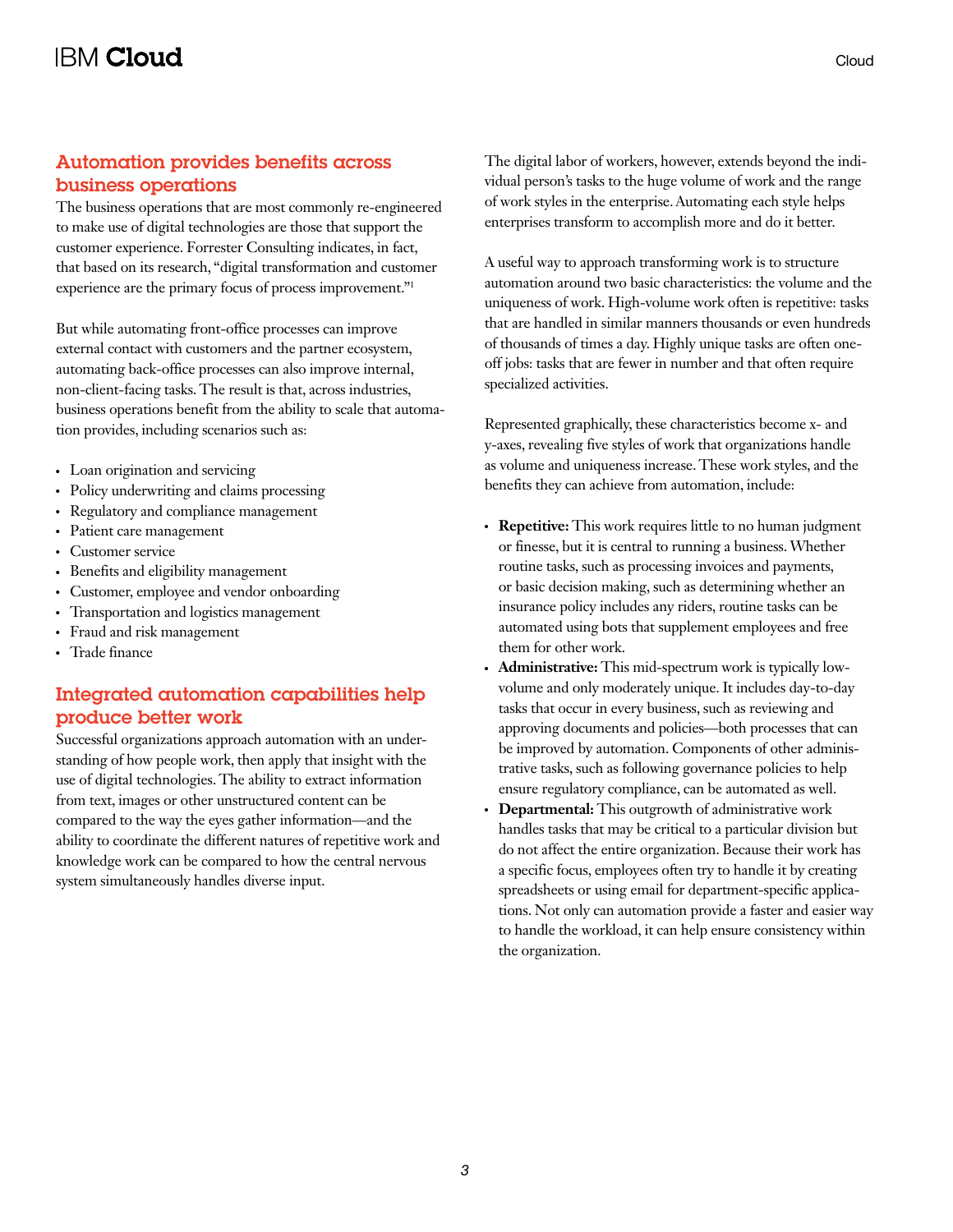# **IBM Cloud**

- Cross-enterprise: These tasks not only span work styles from high-volume to highly unique, they affect multiple other divisions in the organization. Work such as approving loan applications that engages multiple functions across the enterprise can also have a significant impact on profitability. However, the more unique they become, the more difficult and expensive they are to complete manually. Automation can help speed processing to achieve greater revenue.
- Expert: This category covers work that is typically the most highly skilled, most unique and most valuable an organization performs. But even expert work can be improved—as automation can increase productivity by collecting and interpreting data at a speed and scale that individuals could not physically handle on their own.

Ultimately, the goal of digital automation is to move everyone in the organization closer to the expert level by giving them enhanced capabilities and empowering them to use those capabilities more effectively.



## **Automation for every style of work**

By addressing and extending the capabilities of individual styles of work, automation can significantly improve operations across the entire enterprise.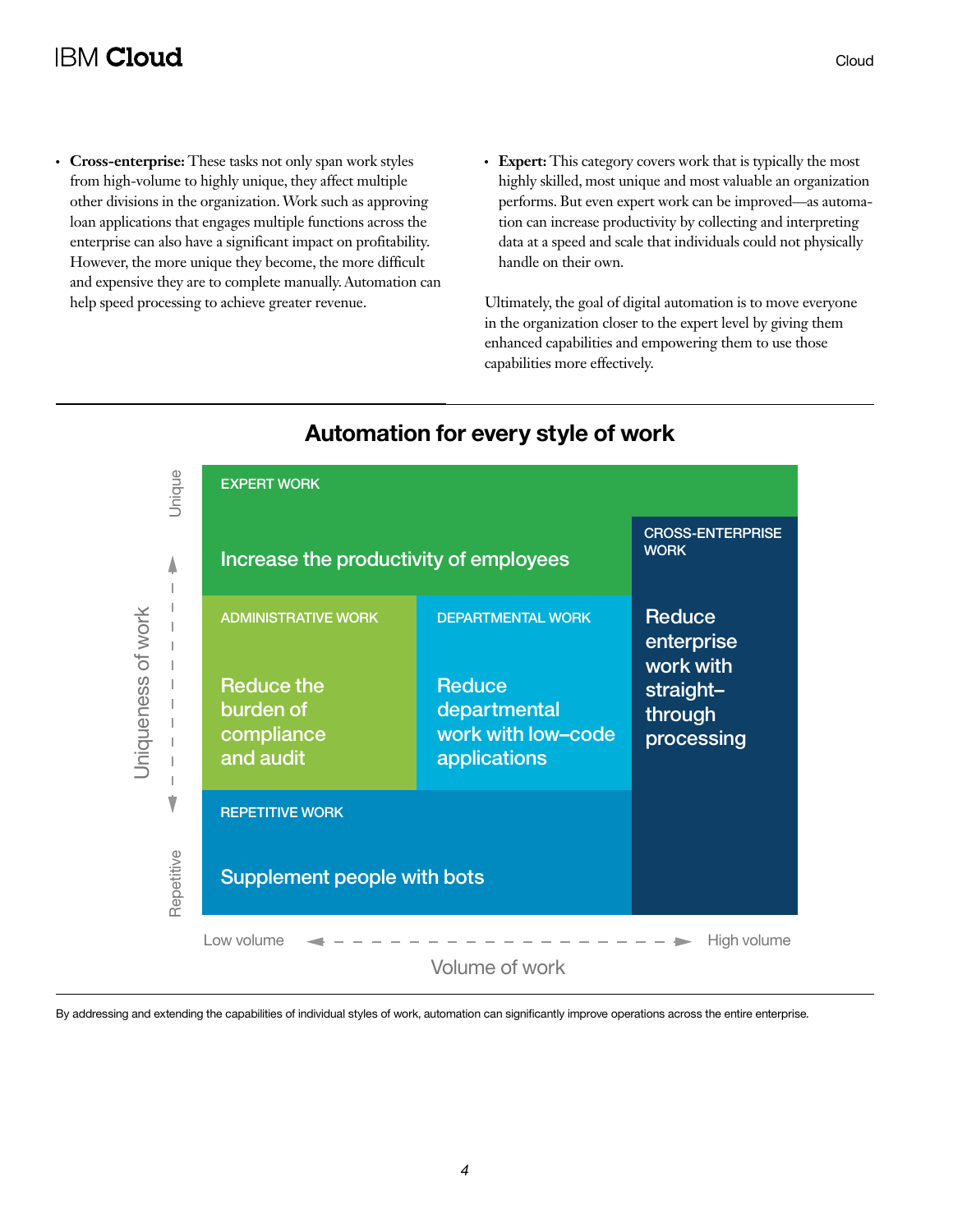### Automation software delivers capabilities to transform work

Digitizing and automating business operations across the enterprise focuses on five key areas: tasks, content, workflow, decisions and data capture. All of these areas exist in every organization and can benefit from the combined power of the digital transformation and new capabilities for automation.

#### *Tasks*

Every organization conducts work that changes little over time or from project to project. These repetitive tasks, along with those that run in the background, such as account look up, are ripe for automation using software for robotic process automation. When software takes over this work, employees can move to higher-value work. Meanwhile, the repetitive tasks are accomplished faster—in some cases in as little as one minute rather than twenty—with an error rate that approaches zero.<sup>3</sup>

#### *Content*

A digitally savvy enterprise relies on content—both structured in databases and the rapidly growing volumes of unstructured content in business documents, photographs, email, audio and video files, and social media. All this data and information that is created must be managed, disseminated and stored. And each step in the content lifecycle may utilize a different component of automation. The same is true for how content is used. Tapping into previously unused data and promoting employee collaboration is the name of the game when putting business data to work. Ensuring information access, privacy and security are also primary concerns. Business automation can address all of these concerns.

While a task focuses on a particular work item, and content defines the digital materials used in doing business, a workflow strings these steps together to create end-to-end processes. A loan application, for example, might involve dozens of steps, any one of which may be small and routine, but the end result of the workflow can deliver critical results to a customer. Automating steps in the workflow increases agility, visibility and consistency across hundreds of processes for smooth operations that benefit both the enterprise and the customer. It can also uncover patterns in workflows, products and services that can be improved.

#### *Decisions*

An enterprise makes thousands of operational decisions per day, but relatively few are based solely on personal judgement. Most involve detailed, repetitive work conducted according to enterprise policies or industry regulations, applying carefully honed business rules. These repeatable business decisions can be captured and automated to improve your responsiveness, minimize compliance risk and streamline workflow processes. And separating business rules from your applications provides the flexibility required to quickly respond to customers and changes in the marketplace.

#### *Capture*

The usefulness of content lies in the information it contains but many organizations have so much content that they cannot find and extract the information they need. The challenge becomes greater over time, as companies rely not only on printed and digital text but also on video, audio, photographs and graphic images. Extracting information and insights from any and all of these can be critical to business success. Automating the capture of data from files at the point of entry into the enterprise extracts relevant information at a speed that is impossible for a human to achieve.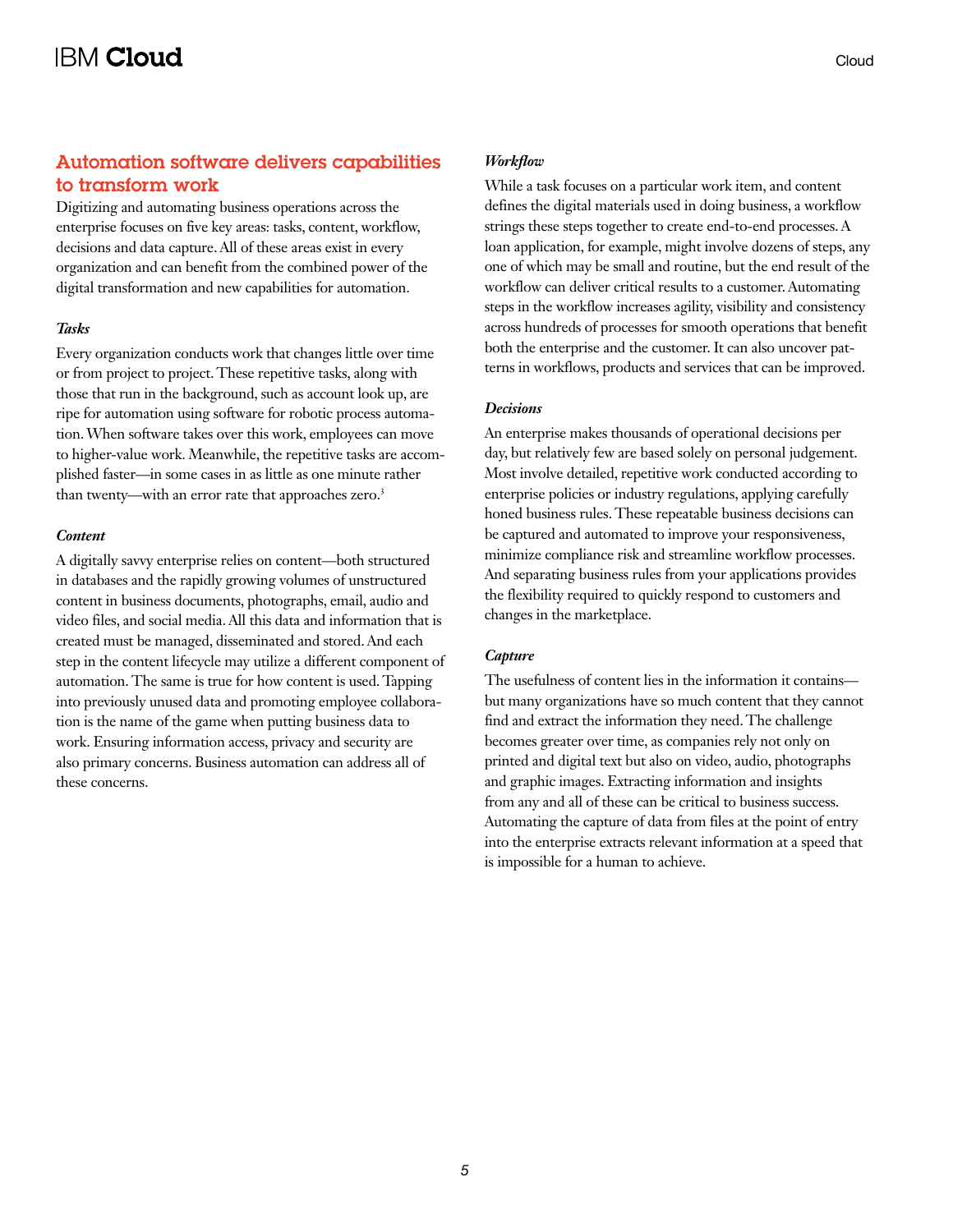### Introducing the IBM Digital Business Automation platform

The IBM approach to helping organizations achieve scale by automating digital business operations is to create an integrated software platform that allows organizations to digitize and coordinate multiple capabilities. IBM addresses each of the core areas where automation provides benefits—tasks, content, workflow, decisions and data capture—in a way that allows clients to use any one of these areas as an entry point into the platform's capabilities and to mix and match capabilities as needed, depending on the issues the company is facing.

With its integrated capabilities, the Digital Business Automation platform from IBM can coordinate new capabilities with the user's existing infrastructure—for example, data capture and content management for an insurance company's case management needs, searching files for relevant data, managing the business processes necessary for completing a claim and providing decisions based on company policies.

Business operations can be automated to complete steps without human intervention or to supplement the capabilities of employees. The goal: optimum efficiency, speed, accuracy, customer service and revenue, all at the scale necessary for success in today's competitive business environment.



The fully integrated Digital Business Automation platform from IBM is designed to increase employee productivity and make business operations more intelligent.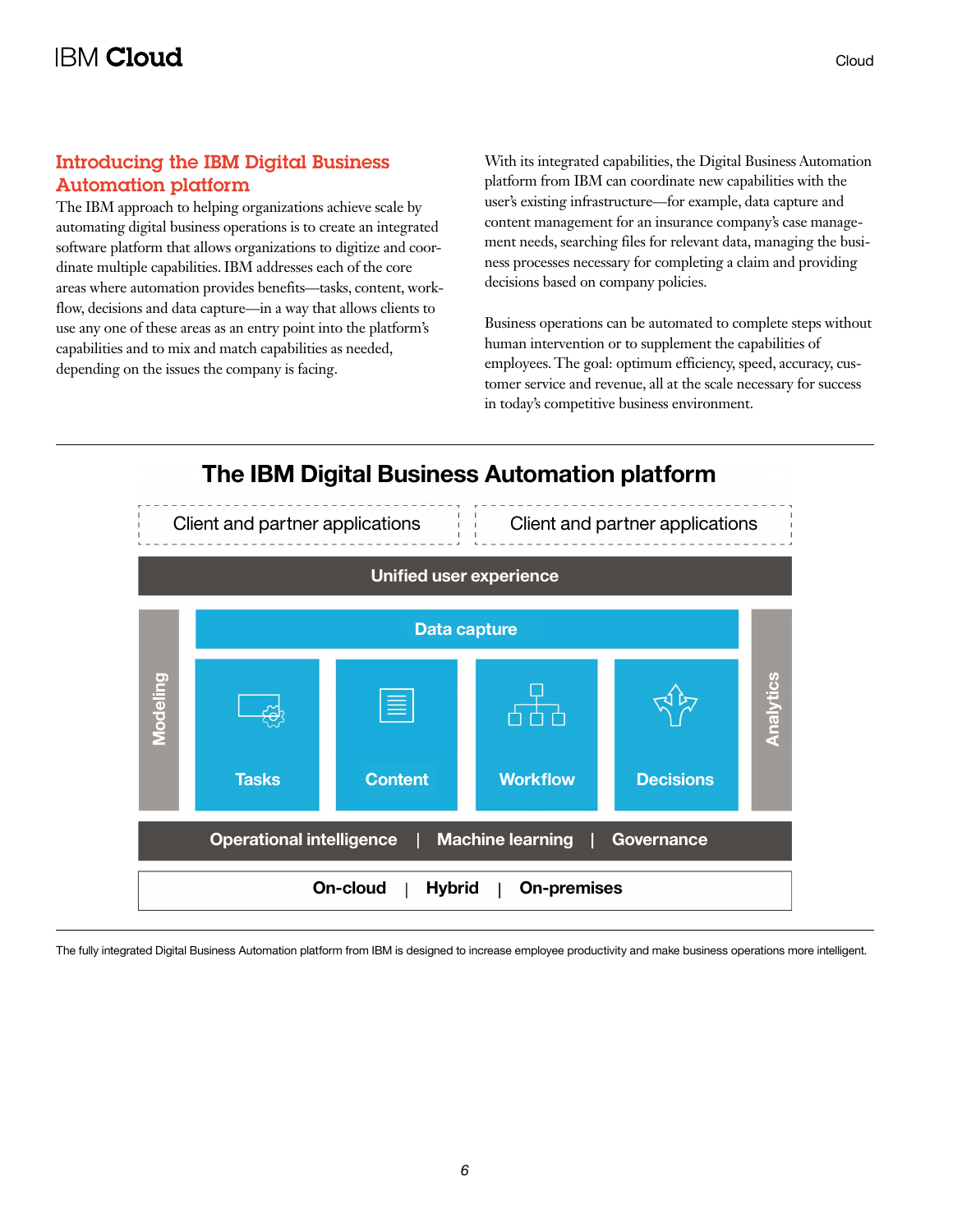# **IBM Cloud**

The integrated IBM platform provides significant advantages over point solutions for automation, including a unified user experience for consistency across operations, reusable skills and assets that users can share between platform offerings, and platform services that drive analytics and insight with operational intelligence.

#### **Conclusion**

Digitization is changing the nature of work, the workforce and, in the process, entire organizations. By adding automation as a key element of this transformation, companies can achieve significant benefits in the speed, accuracy and cost-effectiveness of their business operations. Importantly, they can achieve the scale of automation necessary to compete in today's business landscape—the ability to apply automation to any style of work, from rote, repetitive tasks to expert knowledge work. From extracting data from unstructured content to making policybased decisions that help ensure regulatory compliance, modern approaches to automation extend far beyond saving on costs or lightening workloads. They help optimize the ratio of employees to revenue with an integrated platform that supplements and extends employee capabilities to work more effectively and help create a more competitive enterprise.

#### For more information

To learn more about the IBM Digital Business Automation platform, visit: [ibm.biz/automation-platform](http://ibm.biz/automation-platform)

Additionally, IBM Global Financing provides numerous payment options to help you acquire the technology you need to grow your business. We provide full lifecycle management of IT products and services, from acquisition to disposition. For more information, visit: **ibm.com**[/financing](http://www.ibm.com/financing)